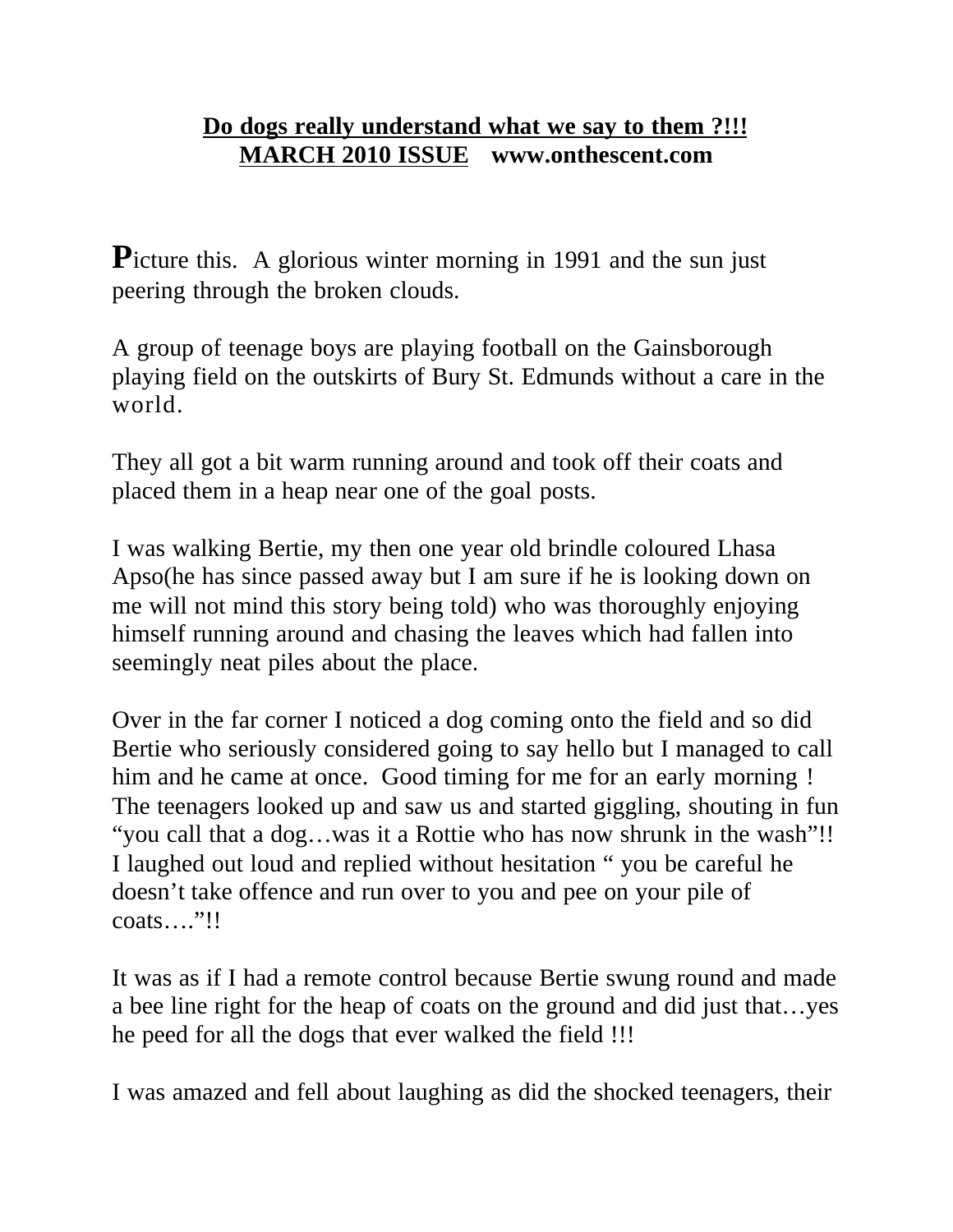faces were a picture and only wished I had a camera.

So do dogs really understand what we are saying in regular conversations.

I am not a scientist nor am I a vet but I do believe we still have so much to learn about what our canine family members can and can not understand.

If Bertie's response is anything to go by then in my humble opinion I would say yes, dogs understand more than we think, however some cynics could say it was just a coincidence ?

In 2004 when my mother was at our home and Guinness was about two years old, I decided completely out of the blue to place on the living room floor my mobile phone, a purse, the television remote control and my wrist watch.

Not having done this before I called Guinness into the room and proceeded to ask him to fetch each article…"Guinness, fetch watch"... he went straight to it and brought it to hand. I gave lots of praise and cuddles. "Guinness, fetch purse"…he did the same again. I was getting rather excited about it all.

There were only the two articles left on the floor now, the mobile and the television remote.

I asked Guinness to fetch the mobile and he went over to it and hesitated and looked at the remote as they looked similar.

I repeated my command and to my amazement he brought the mobile to me.

Why?

Dogs learn by association and although Bertie's response was amazing